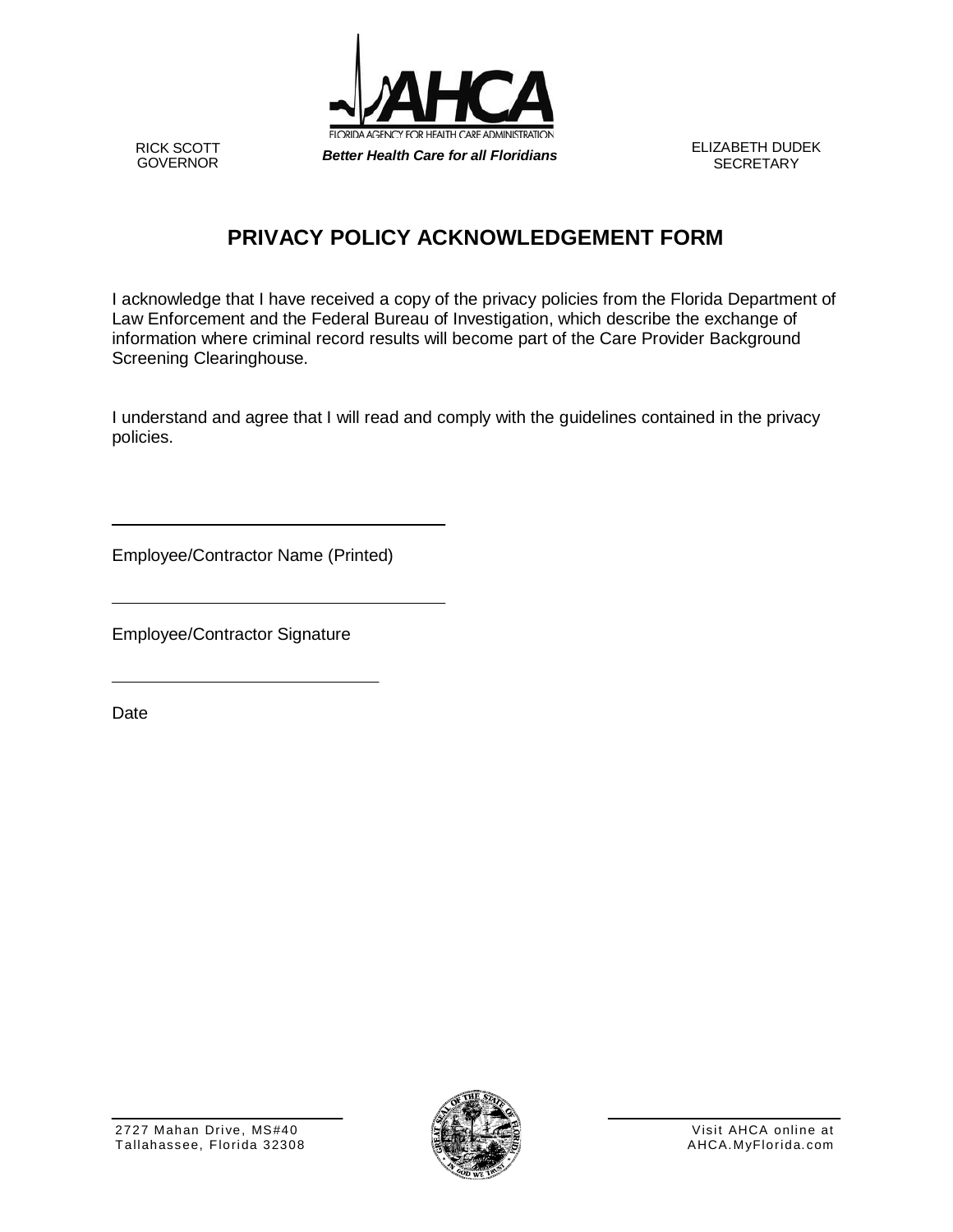## **FLORIDA DEPARTMENT OF LAW ENFORCEMENT**

NOTICE FOR APPLICANTS SUBMITTING FINGERPRINTS WHERE CRIMINAL RECORD RESULTS WILL BECOME PART OF THE CARE PROVIDER BACKGROUND SCREENING CLEARINGHOUSE

## **NOTICE OF:**

- **SHARING OF CRIMINAL HISTORY RECORD INFORMATION WITH SPECIFIED AGENCIES,**
- **RETENTION OF FINGERPRINTS,**
- **PRIVACY POLICY, AND**
- **RIGHT TO CHALLENGE AN INCORRECT CRIMINAL HISTORY RECORD**

This notice is to inform you that when you submit a set of fingerprints to the Florida Department of Law Enforcement (FDLE) for the purpose of conducting a search for any Florida and national criminal history records that may pertain to you, the results of that search will be returned to the Care Provider Background Screening Clearinghouse. By submitting fingerprints, you are authorizing the dissemination of any state and national criminal history record that may pertain to you to the Specified Agency or Agencies from which you are seeking approval to be employed, licensed, work under contract, or to serve as a volunteer, pursuant to the National Child Protection Act of 1993, as amended, and Section 943.0542, Florida Statutes. "Specified agency" means the Department of Health, the Department of Children and Family Services, the Division of Vocational Rehabilitation within the Department of Education, the Agency for Health Care Administration, the Department of Elder Affairs, the Department of Juvenile Justice, and the Agency for Persons with Disabilities when these agencies are conducting state and national criminal history background screening on persons who provide care for children or persons who are elderly or disabled. The fingerprints submitted will be retained by FDLE and the Clearinghouse will be notified if FDLE receives Florida arrest information on you.

Your Social Security Number (SSN) is needed to keep records accurate because other people may have the same name and birth date. Disclosure of your SSN is imperative for the performance of the Clearinghouse agencies' duties in distinguishing your identity from that of other persons whose identification information may be the same as or similar to yours.

Licensing and employing agencies are allowed to release a copy of the state and national criminal record information to a person who requests a copy of his or her own record if the identification of the record was based on submission of the person's fingerprints. Therefore, if you wish to review your record, you may request that the agency that is screening the record provide you with a copy. After you have reviewed the criminal history record, if you believe it is incomplete or inaccurate, you may conduct a personal review as provided in s. 943.056, F.S., and Rule 11C8.001, F.A.C. If national information is believed to be in error, the FBI should be contacted at 304-625-2000. You can receive any national criminal history record that may pertain to you directly from the FBI, pursuant to 28 CFR Sections 16.30-16.34. You have the right to obtain a prompt determination as to the validity of your challenge before a final decision is made about your status as an employee, volunteer, contractor, or subcontractor.

Until the criminal history background check is completed, you may be denied unsupervised access to children, the elderly, or persons with disabilities.

The FBI's Privacy Statement follows on a separate page and contains additional information.